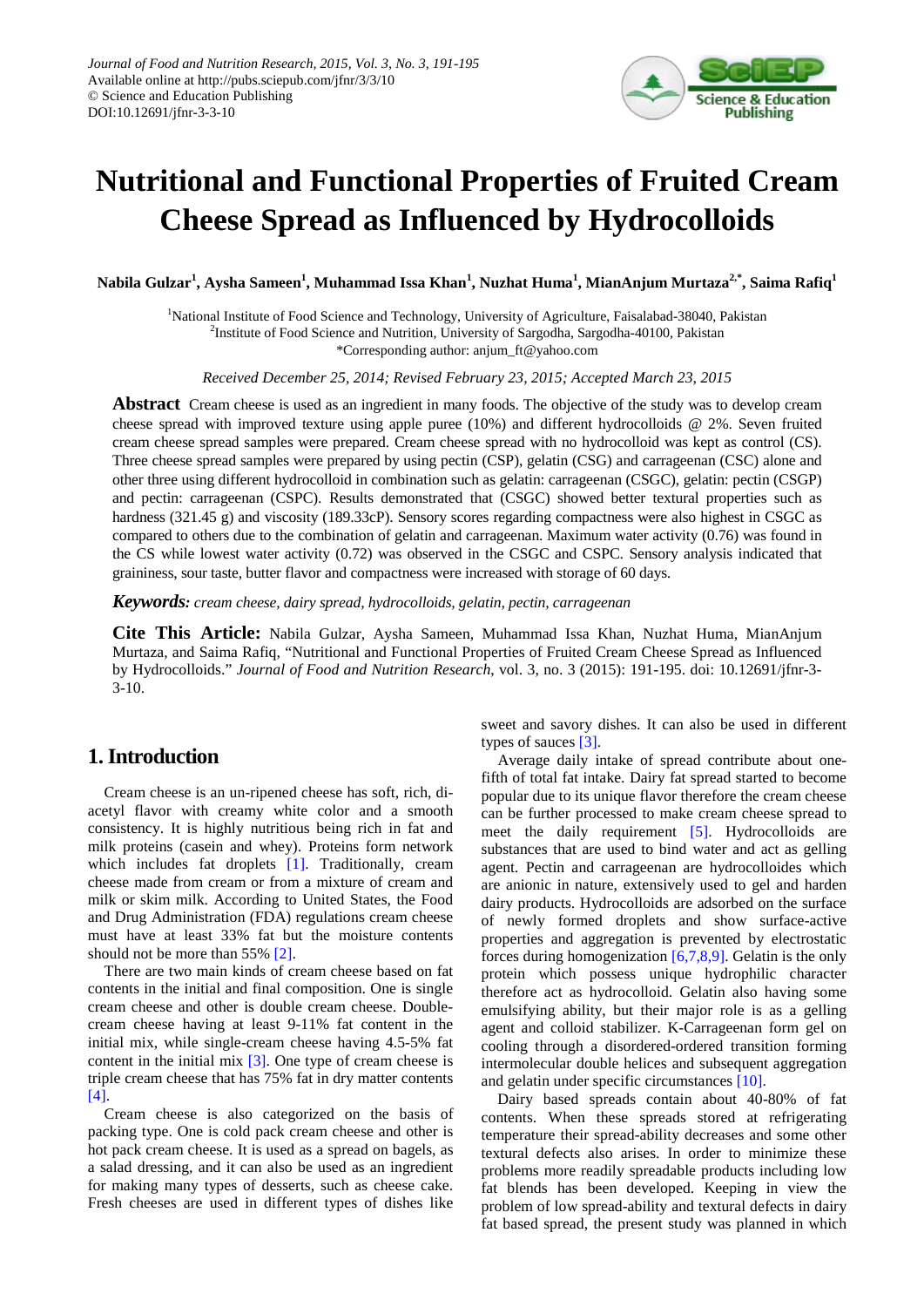fruited cream cheese spread was made by using hydrocolloids to improve the structure and texture of cream cheese spread. Different hydrocolloids (Pectin, Gelatin and Carrageenan) alone and in combination were used for this purpose.

## **2. Materials and Methods**

Milk was procured from the dairy farm of University of Agriculture Faisalabad for the manufacturing of cream cheese. Freeze dried mesophillic culture (Chr. Hansen's) was used for cheese acidification. Chymosin of 50000 u/G strength of Pharm Chemical Co., Ltd. China was used as coagulant in cream cheese manufacturing. The hydrocolloids (Carrageenan, gelatin and pectin) used as gelling agent in fruited cream cheese spread.

## **2.1. Manufacturing of Cream Cheese (CC) and Fruited Cream Cheese Spread (FCS)**

Cream cheese was prepared by following the procedure given by Sanchez et al [\[4\]](#page-4-3) with slight modification. The spread was prepared by following the recipe of Reddy et al [\[11\]](#page-4-7) with some modification. Apple cutting without peeling and coring was carried out. The material was cooked by adding water and apple cider to get apple puree. It was further cooked with the addition of sugar and other ingredients. Fruited cream cheese spread was prepared by blending of apple puree, cream cheese, vanilla extract and stabilizers. Seven fruited cream cheese spread samples: CS as control cream cheese spread with no hydrocolloid, three cream cheese spread samples were made with different hydrocolloids(pectin, gelatin and carrageenan) @ 2% pectin (CSP), gelatin (CSG), carrageenan (CSC) alone and other three cheese spread samples were prepared in combination of gelatin: carrageenan (CSGC), gelatin: pectin (CSGP) and pectin: carrageenan (CSPC) @ 1:1%.

## **2.2. Quality Evaluation of Cheese Spread**

Physico-chemical analysis of cream cheese and fruited cheese spread was carried out by using prescribed method. The pH was determined by using pH meter following the protocol given by Ong et al [\[12\].](#page-4-8) The moisture content, acidity and crude protein was analyzed by following the methods given in AOAC [\[13\].](#page-4-9) The fat content was determined using Gerber method according to method given by Marshal [\[14\].](#page-4-10)Water activity of spread was determined at different storage intervals by following the method of Piga et al [\[15\].](#page-4-11) Hardness, viscosity and oil separation of each sample was determined according to methods detailed by Reddy et al [\[11\].](#page-4-7)

#### **2.3. Sensory Analysis**

The spread was evaluated for its sensory characteristics by a panel of assessors drawn from faculty members using method given by Wendin et al [\[16\].](#page-4-12) Spread was evaluated for its butter flavor, graininess, sour taste, fatty after taste and compactness.

## **3. Results and Discussion**

# **3.1. Physico-chemical Analysis of Fresh Cream Cheeseand Fruited Cream Cheese Spread**

[Table 1](#page-1-0) indicates the results of the fresh cream cheese analysis, which revealed that cream cheese is rich in fat. The mean value shows that it possesses 35.36% fat. Fat plays important role for flavor release in cream cheese [\[16\].](#page-4-12) It also contains protein in the range of 8-9% which has the ability to retain a large amount of water. The results indicated that moisture contents in cream cheese was 46.55%, high moisture is due to presence of high protein [\[17\].](#page-4-13) pH plays an important role in giving the texture to the product, the mean value for pH and acidity is 4.51 and 1.34% respectively. These results are in line with the findings of [\[18\].](#page-4-14)

<span id="page-1-1"></span><span id="page-1-0"></span>

| Table 1. Mean values of fresh cream cheese analysis                                  |                 |                  |                 |                 |                 |                  |  |  |  |  |  |
|--------------------------------------------------------------------------------------|-----------------|------------------|-----------------|-----------------|-----------------|------------------|--|--|--|--|--|
|                                                                                      | pН              | Moisture $(\% )$ | Acidity $(\% )$ |                 | Protein $(\% )$ | Fat $(\% )$      |  |  |  |  |  |
| <b>Cream cheese</b>                                                                  | $4.51 \pm 0.17$ | $46.55 \pm 1.89$ |                 | $1.34 \pm 0.05$ | $8.73 \pm 0.15$ | $35.36 \pm 1.30$ |  |  |  |  |  |
|                                                                                      |                 |                  |                 |                 |                 |                  |  |  |  |  |  |
| Table 2. Physico-chemical composition of cheese spread as influenced by hydrocoloids |                 |                  |                 |                 |                 |                  |  |  |  |  |  |
| <b>Treatments</b>                                                                    |                 | Moisture<br>(% ) | pH              | Acidity<br>(% ) | Protein $(\%)$  | (% )<br>Fat      |  |  |  |  |  |
| CS.                                                                                  |                 | $60.69 + 3.74$   | $4.71 \pm 0.21$ | $1.57+0.16$     | $5.45 \pm 0.6$  | $25.88 \pm 1.6$  |  |  |  |  |  |
| CSP                                                                                  |                 | $57.23 + 3.50$   | $4.74 + 0.23$   | $1.54 + 0.06$   | $5.46 + 0.94$   | $28.00 \pm 1.93$ |  |  |  |  |  |
| CSG                                                                                  |                 | $59.79 + 3.26$   | $4.70+0.21$     | $1.59 + 0.11$   | $7.65 + 0.94$   | $27.55 \pm 1.58$ |  |  |  |  |  |
| CSC                                                                                  |                 | $59.13 \pm 3.77$ | $4.69 \pm 0.16$ | $1.61 \pm 0.06$ | $4.37 \pm 1.89$ | $28.44 \pm 1.13$ |  |  |  |  |  |
| <b>CSGC</b>                                                                          |                 | $55.57 \pm 1.73$ | $4.70+0.21$     | $1.58 + 0.14$   | $6.56 \pm 1.89$ | $29.00 \pm 1.93$ |  |  |  |  |  |
| <b>CSGP</b>                                                                          |                 | $56.65 + 2.63$   | $4.70 + 0.13$   | $1.58 \pm 0.08$ | $6.18 + 1.46$   | $29.22 \pm 1.09$ |  |  |  |  |  |
| <b>CSPC</b>                                                                          |                 | $59.80 \pm 3.72$ | $4.70 \pm 0.16$ | $1.59 \pm 0.11$ | $4.74 \pm 1.93$ | $27.88 \pm 1.53$ |  |  |  |  |  |
| Total                                                                                | Mean            | $58.40\pm4.06$   | $4.43 \pm 0.23$ | $1.60 \pm 0.19$ | $5.77 + 1.77$   | $27.99 \pm 1.90$ |  |  |  |  |  |

a) CS (control cream cheese spread) b) CSP, CSG and CSC (Cream cheese spread with pectin, gelatin and carrageenan), c) CSGC, CSGP and CSPC (Cream cheese spread in combination of gelatin: carrageenan, gelatin: pectin and pectin: carrageenan

[Table 2](#page-1-1) describes the effects of different treatments on the physicochemical analysis of fruited cream cheese spread. Moisture content of spread was in the range of 55 to 60%. Maximum moisture was observed in the CS while (CSGC, CSGP) showed lowest moisture content due to binding of moisture content with hydrocolloids. The same observation was encountered in the previous study in which typical stabilizer blends involve the use of primary colloidal stabilizers in combination with the secondary stabilizers such as carrageenan used in ice cream and other frozen dairy desserts. In these blends, carrageenan serves the purpose of preventing serum separation of ice cream mix caused by the use of the primary stabilizers [\[19\].](#page-4-15) The pH and acidity of treated samples did not differ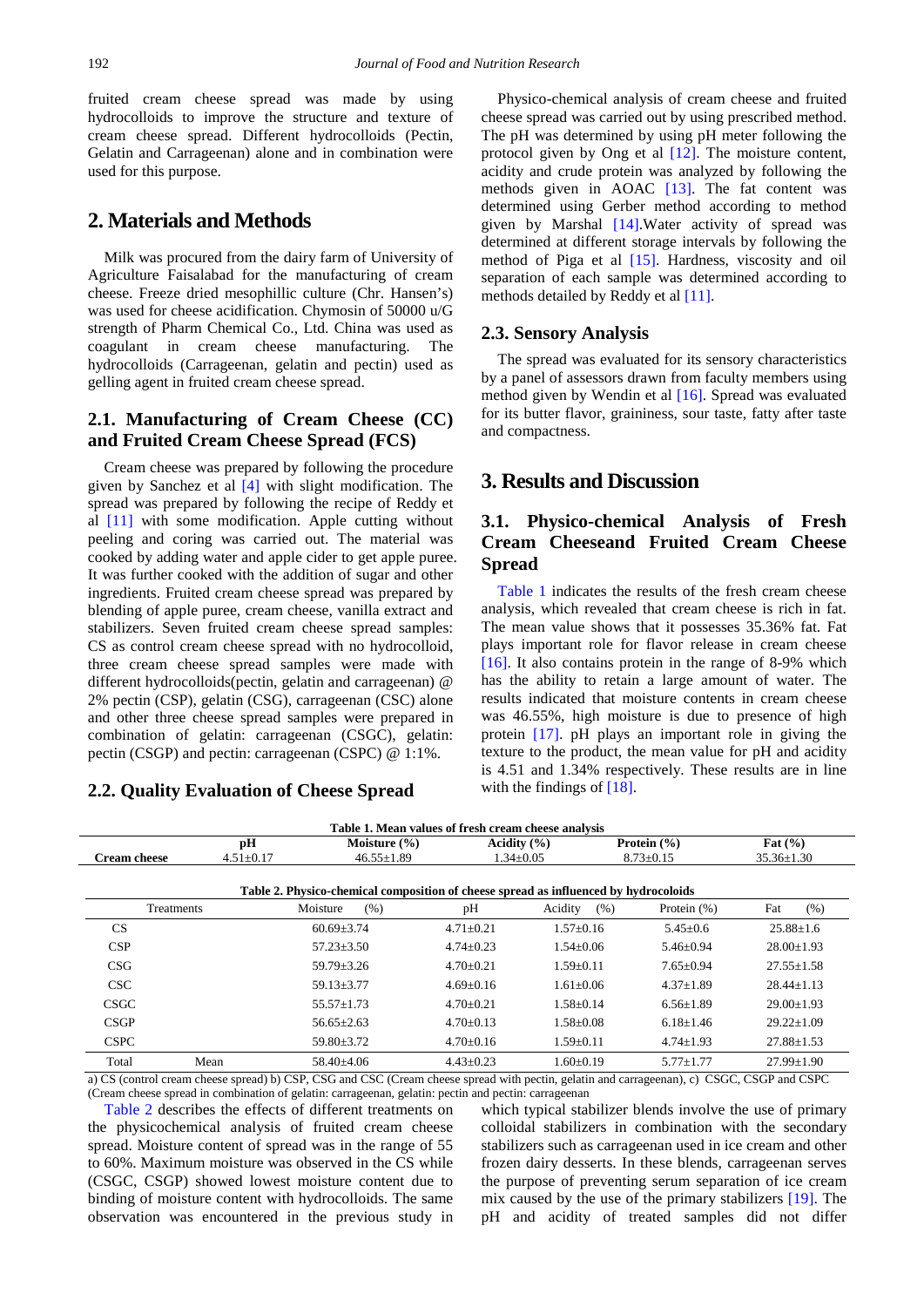significantly with the change of hydrocolloids, while pH decreases and acidity increases with storage [\(Table 3\)](#page-2-0). Razig and Babikar has showed similar results and found that pH of the soft cheeses decreased at the end of the storage period [\[20\].](#page-4-16) Protein and fat in all spread samples ranges from 4-6% and 25-29% respectively. The samples CSP, CSGC and CSGP have more protein contents due to presence of gelatin.

<span id="page-2-0"></span>

| Table 3. Physico-chemical composition of cheese spread as influenced by storage |                 |             |                 |                |                  |  |  |  |
|---------------------------------------------------------------------------------|-----------------|-------------|-----------------|----------------|------------------|--|--|--|
| Storage                                                                         | Moisture $(\%)$ | pΗ          | Acidity<br>(% ) | Protein $(\%)$ | (% )<br>Fat      |  |  |  |
|                                                                                 | $57.46 + 3.5$   | $4.65+0.16$ | $1.48 + 0.20$   | $7.34 + 0.98$  | $26.04 \pm 2.08$ |  |  |  |
| 15                                                                              | $54.59 + 2.59$  | $4.40+0.18$ | $1.63 + 0.17$   | $6.93 + 1.01$  | $29.19 + 1.50$   |  |  |  |
| 30                                                                              | $52.32 + 2.08$  | $4.23+0.15$ | $1.69 + 0.16$   | $5.04 + 1.43$  | $30.76 + 2.14$   |  |  |  |
| Total                                                                           | $54.78 + 4.06$  | $4.42+0.23$ | $1.60+0.19$     | $6.43 + 1.77$  | $28.66+1.90$     |  |  |  |

#### **3.2. Structural Analysis**

#### **3.2.1. Water Activity**

The effect of storage and treatments on water activity of spread was highly significant while the effect of interaction of storage and treatments was non-significant. [Figure 1](#page-2-1) indicated that maximum water activity 0.76 was found in CS which contains no hydrocolloids and lowest water activity (0.72) was found in the CSGC and CSPC.

Some reports illustrated that using hydrocolloids thickens aqueous phase which may improve the spreadability and reduce the loss of moisture normally caused by the large amounts of water of these products [\[21\].](#page-4-17) In this study, hydrocolloids showed different thickening power of aqueous phase and water activity in spite of their same concentration. The combination of gelatin and carrageenan (CSGC) and pectin and carrageenan (CSPC) revealed greater thickening power thereby has less water activity as compared to pectin and gelatin (CSGP) combination [\(Figure 1\)](#page-2-1). The water activity of FCS decreases as the storage period increases. Pajonk observed similar results that the viscosity decreased as the storage increased due to moisture loss from the surface of the product which reduces water activity of spread [\[22\].](#page-4-18)

<span id="page-2-1"></span>

Figure 1. Water activity of cheese spread at different storage intervals

#### **3.2.2. Texture**

The results regarding texture of FCS depicted that storage, treatments and interaction of storage and treatments showed significant effects on the texture. [Figure 2](#page-2-2) demonstrated that maximum textural force was observed in the CSGC that was 321.45 g while lowest textural force was monitored in the CS that was 116.64 g. With storage the force increased, at 0 day it is 121.62 g while at 30 days of storage it became 248.88 g.

It was found that textural force increases by using hydrocolloid as well as hydrocolloid combinations are more affective to increase gel strength as compared to alone. Greater force 321.45 g was observed in CSGC while CSGP and CSPC have 151.54 g and 242.61 g force respectively. This significant difference of force was due to the hydrocolloids. Hydrocolloids increased the gel hardness and strength in the processed cheese spread [\[23\].](#page-4-19) With storage the force increased, at 0 day it is 121.62 g while at 30 days of storage it became 248.88 g. Previous studies also showed that with storage hardness increase in spread which increases textural force [\[24\].](#page-4-20)

<span id="page-2-2"></span>

Figure 2. Texture of cheese spread at different storage intervals

#### **3.2.3. Viscosity**

The results for viscosity of FCS illustrated that viscosity differed significantly with storage and treatments while not differed significantly with interaction of storage and treatments. Mean values from the [Figure 3](#page-2-3) indicated that maximum viscosity 189.33cP was found in the CSGC and lowest viscosity 120.61cP was observed in the CS. Hydrocolloids increase gel strength with different levels and combinations. The mean values for CSGC indicated that at 0 day viscosity is 181.67cP and it gradually increased and it became 195.67cP at 30 days of storage period.

<span id="page-2-3"></span>

**Figure 3.** Viscosity of spread at different storage

The combination of carrageenan with gelatin presented greater viscosity. Increasing k-carrageenan concentration in spreads significantly increased the viscosity of the aqueous phase resulting in gelation of the aqueous phase on cooling [\[24\].](#page-4-20) The viscosity gradually increases with storage. Sherwood and smallfield have reported similar results that with storage viscosity increase [\[25\].](#page-4-21) Storage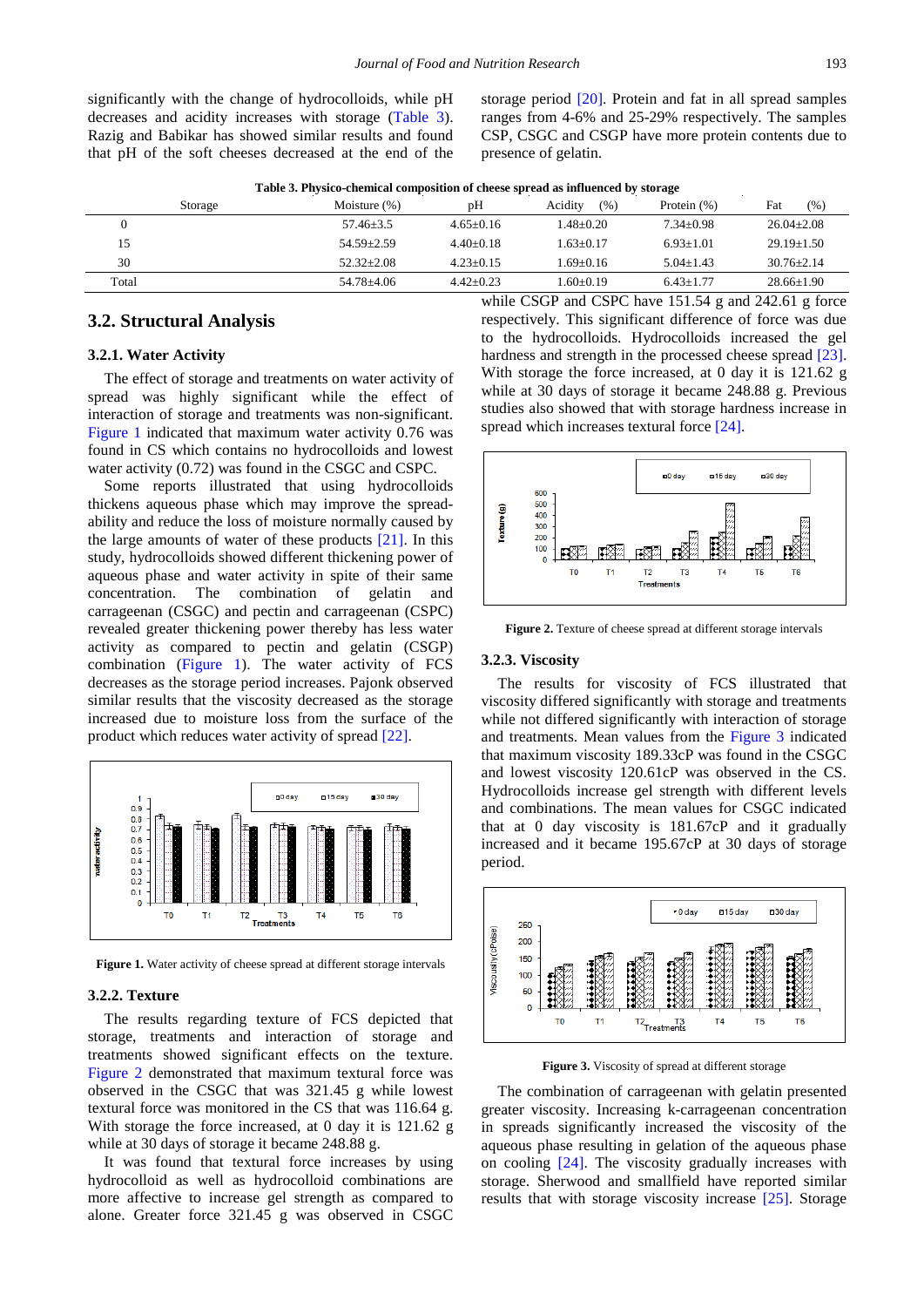time indicating a more plastic behaviour of the spreads and gives a large viscous constituent in the system [\[26\].](#page-4-22)

## **3.3. Sensory Analysis**

Results regarding sensory [\(Figure 4,](#page-3-0) [Figure 5](#page-3-1) and [Figure 6\)](#page-3-2) showed highly significant variation with storage, treatments and interaction of storage and treatments on butter flavor of FCS. Maximum butter flavor (4.1 score) was found CSGP and lowest sensory score 1.9 was found in CSP. Butter flavor increased as storage period increased. The effect of storage, treatment and combination of storage and treatment was also significant on the Graininess of the FCS. Maximum score 3.86 and 3.83 for graininess was given to CSP and CSG respectively, while lowest sensory score 1.86 and 1.83 is for CSGC, CSGP respectively. Mean values of the graininess at storage intervals showed that graininess increased with storage. Sensory results about sour taste illustrated that storage has significant effect on sour taste of the FCS. The means for sour taste during different storage interval indicated that the score for sour taste increased with storage. The sour taste increased due to increase the acidity of the product. Acidity increased due to biochemical reactions in the product during storage. Sensory scores demonstrated that the effect of storage, treatments and their interaction on fatty after taste attribute is non-significant. The mean values indicated that the storage period has no significant effect on the sensory characteristic fatty after taste. The fatty after taste sensory attribute remain same as storage time increased. Compactness differed significantly with storage, treatments and interaction of storage and treatment while not differed with interaction of storage and treatments. Mean values indicated that maximum compactness i.e. 3.9 sensory score was found in CSGC which has gelatin and carrageenan in combination and lowest was found in the CS that is 1.03 sensory scores in which no hydrocolloids was added. The means of compactness at different storage interval indicated that compactness increased with storage.

<span id="page-3-0"></span>

**Figure 4.** Sensory scores of cheese spread at 0 day of storage

Although butter flavor retention in cream cheese is greatly influenced by the fat, salt and homogenization levels [\[16\].](#page-4-12) But, it was clear from the present study that hydrocolloids also affect the flavor retention of the spread. Maximum butter flavor retention was found CSGP and lowest retention 1.9 was found in CSP.

Previous work on cream cheese sensory characteristics observed graininess during storage that a textural defect [\[27\].](#page-4-23) In this study, although graininess increases with storage but the treatment CSP and CSG showed graininess at 0 day of preparation also. It was clear from the results that gelatin and pectin alone is not suitable for the preparation of spread. Their combination with carrageenan is suitable for attractive spread appearance.

<span id="page-3-1"></span>

**Figure 5.** Sensory scores of cheese spread at 15 days of storage

Acidity increases with storage due to lactic acid production which increases sourness in all treatments of spread [\(Figure 4,](#page-3-0) [Figure 5](#page-3-1) and [Figure 6\)](#page-3-2). During storage various biochemical changes like conversion of lactose to lactate and proteolysis results acidic taste of cheese [\[12\].](#page-4-8) In early stages of ripening the lactose was converted to lactate which was a precursor of many biochemical reactions. These reactions resulted in the increase in acidity of the product. These biochemical reactions also responsible for the flavor release in the product.

<span id="page-3-2"></span>

**Figure 6.** Sensory scores of cheese spread at 30 days of storage

Hydrocolloids have no effect on fatty taste of spread as the fatty after taste is closely related to the fat level in cream cheese [\(Figure 4,](#page-3-0) [Figure 5](#page-3-1) and [Figure 6\)](#page-3-2). Sensory attributes like appearance, butter flavor, and compactness is affected by the fat level of the cream cheese [\[28\].](#page-4-24)

Addition of pectin increases Ca reactivity to the dairy desserts resulted in increased gel strength, critical strain, adhesiveness and chewing time and reduced syneresis and fracture point [\[29\].](#page-4-25) In this study, even though pectin